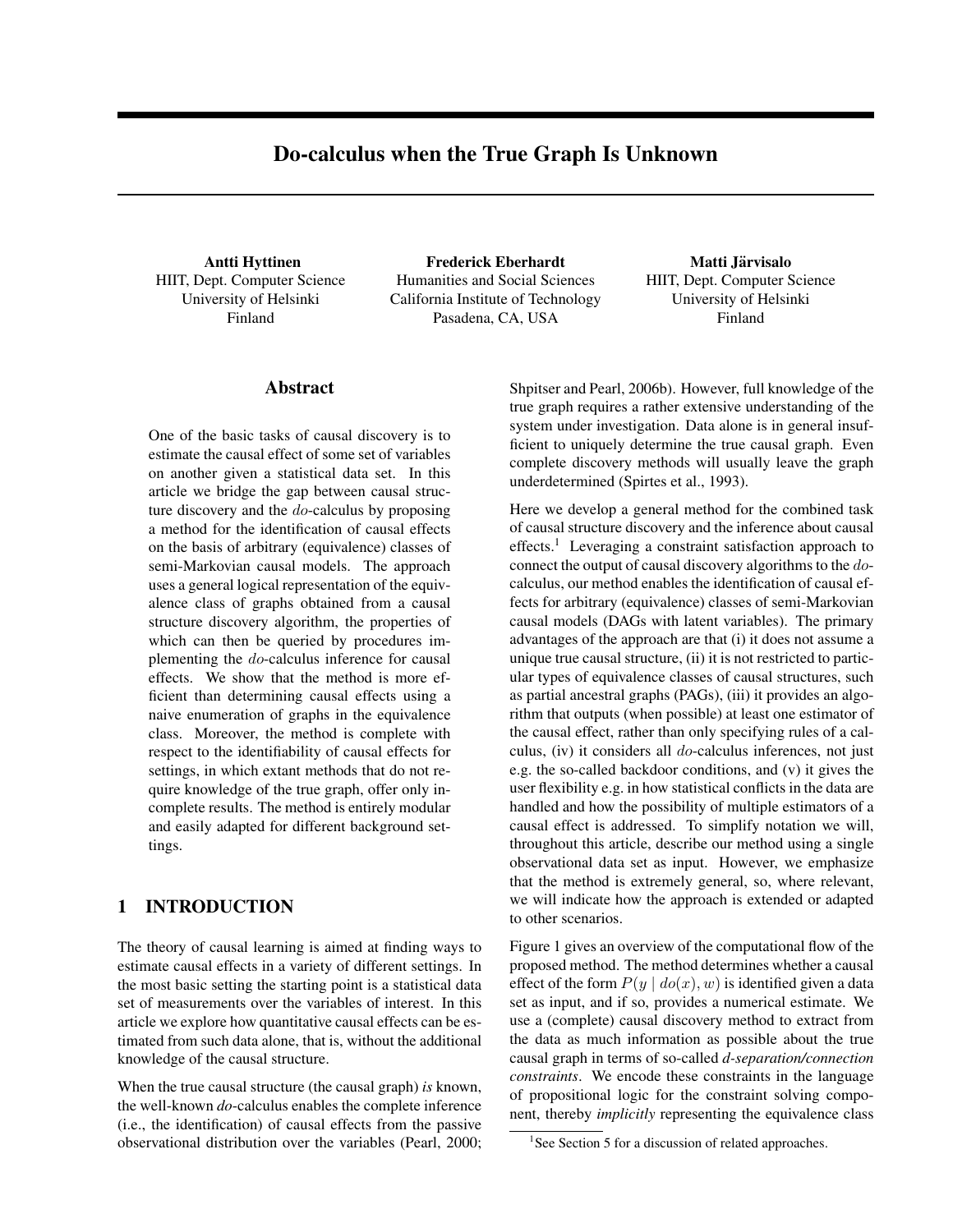

Figure 1: Overall structure of the system.

of causal structures (Hyttinen et al., 2013, 2014). This enables the application of modern constraint solving techniques, such as Boolean satisfiability (SAT) solvers (Biere et al., 2009). We can then use the  $do$ -calculus to determine whether the causal effect  $P(y | do(x), w)$  is identified by alternating between do-calculus inferences and constraining the equivalence class to graphs for which no estimator of the causal effect has been found yet. If the causal effect is identifiable, we obtain a formula and a numerical estimate of the causal effect from the joint probability distribution over the variables.

Our method enables considerable flexibility in addressing the identification problem: The representation of the candidate causal structures in terms of a logical formula frees us from the restriction to settings where standard graphical representations of equivalence classes of causal graphs apply. We can include a wide variety of background constraints or additional knowledge, e.g., from experiments. We can leverage the full inferential power of the do-calculus without having to explicitly enumerate every causal structure consistent with the data. Nevertheless, we can (and do) instantiate an implicit exhaustive search that ensures that we preserve the completeness guarantees of *both* the causal discovery procedure and the do-calculus.

The paper is structured as follows: In Section 2 we describe the model space and assumptions used and give a concise problem statement. Section 3 explains the inference algorithms, whose completeness properties are discussed in Section 4. In Section 5 we describe known results and approaches that are closely related to ours or that provide context. Section 6 provides simulated results illustrating our main points.

## 2 PROBLEM SETUP

Following the standard set-up of the *do-calculus*, we assume that the causal system can be represented by a semi-Markovian causal model (SMCM). In other words, the un-



Figure 2: a) Example of a SMCM graph for which the causal effect  $P(y|do(x))$  is identifiable even when the graph is unknown. b) Example of a SMCM graph for which the causal effect  $P(y|do(x))$  is not identifiable even when the graph is known (since the graph includes a *hedge*).

derlying causal structure over a set of causal variables V is described by a directed acyclic graph  $G$ , in which the directed edges correspond to direct causal relations between the variables (relative to  $V$ ), and confounding of any two observed variables by some unobserved common cause U is represented by a bi-directed edge between the variables (thereby omitting  $U$  for simplicity in the graph; see Figure 2). The causal structure gives rise to a probability distribution that is assumed to be Markov and faithful to the graph. No further parametric assumption about the distribution is made. Importantly, Markov and faithfulness ensure that the probabilistic (in)dependencies of the distribution correspond to *d-separation/connection* relations in the causal graph.<sup>2</sup>

Under specific d-separation conditions on the underlying causal structure, the rules of the do-calculus (see Figure 3) license inferences between the passive observational distribution  $P(V)$  and the corresponding (conditional) interventional distributions  $P(y | w, do(x))$ , where one or more variables  $x \subset V$  have been subject to intervention and variables  $w \subset V$  are conditioned on. By using an additional exogenous intervention variable  $I_X$  with  $I_X \to X$  for each variable  $X$ , the d-separation conditions of the  $do$ -calculus can be stated as in Figure 3 (see Pearl (1995, p. 686) for the

 $2$ See Spirtes et al. (1993) for a precise statement of the assumptions and for a definition of d-separation.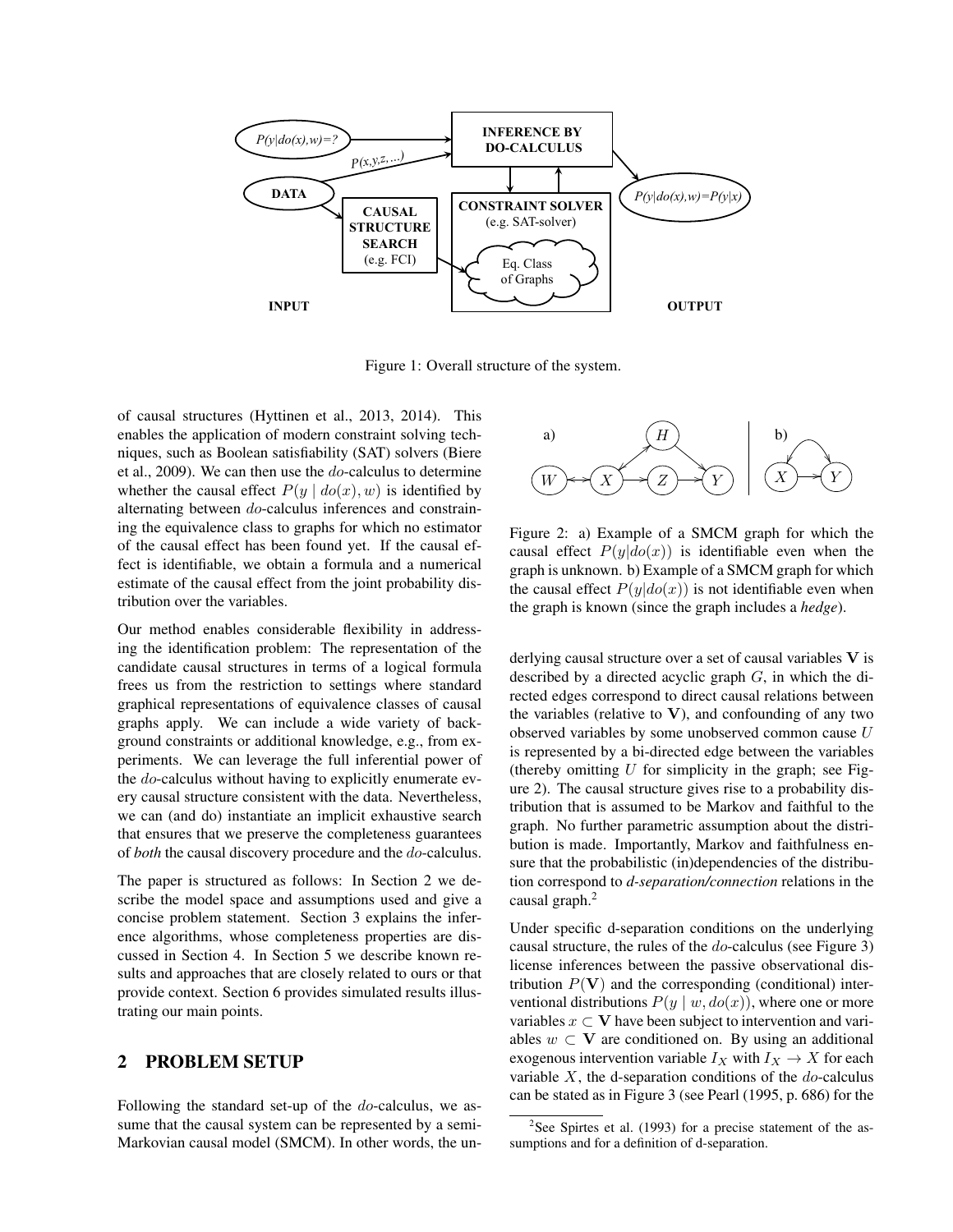Rule 1 (Insertion/deletion of observations):

$$
P(y|do(x), z, w) = P(y|do(x), w) \text{ if } Y \perp Z | X, W | X
$$

Rule 2 (Action/observation exchange):

$$
P(y|do(x), do(z), w) = P(y|do(x), z, w) \text{ if } Y \perp I_Z | X, Z, W | X
$$

Rule 3 (Insertion/deletion of actions):

$$
P(y|do(x), do(z), w) = P(y|do(x), w) \text{ if } Y \perp I_Z | X, W | X
$$

Rule 4 (Marginalization/sum-rule):

 $P(y|do(x), w) = \sum_{z} P(y, z|do(x), w)$ 

Rule 5 (Conditioning):

$$
P(y|do(x), z, w) = \frac{P(y, z|do(x), w)}{\sum_{y} P(y, z| do(x), w)}
$$

Rule 6 (product/chain-rule):

$$
P(y, z|do(x), w) = P(y|do(x), w, z)P(z|do(x), w)
$$

Figure 3: Rules of the do-calculus.

proof of equivalence to the standard conditions; see also Spirtes et al. (1993, p. 79)). The d-separation conditions of each rule have the general form of 'Y  $\perp Z \mid X, W \mid X$ ', where  $W, X, Y, Z$  are disjoint sets of variables in the graph (including intervention variables), and ' $|| X'$  denotes an intervention on  $X$ : any edges with arrowheads into the variables in X are cut.

Given a graph  $G$ , the identifiability of a causal effect is now defined as follows (see Pearl (2000), Def. 3.2.4, p. 77): a causal effect is identifiable if and only if it can be uniquely computed from  $G$  and any positive input distribution  $P()$ that is Markov to  $G$ , i.e., there are no two causal models with structure G that are Markov to  $P()$  but have different numerical values for the causal effect.

An algorithm to apply the *do*-calculus when the true graph is known was developed by Tian and Pearl (2002), which with some modifications was shown to be complete for the identification of (conditional) causal effects by Shpitser and Pearl (2006b) (see also Huang and Valtorta (2006)). The *Shpitser algorithm* provides (given the graph and the observational distribution) one estimator of the causal effect, if such an estimator exists. When the causal effect is nonidentifiable, it returns a feature of the graph, known as a *hedge*, that proves non-identifiability (see Figure 2b for an example; see Shpitser and Pearl (2006b) for the exact definition).

Since we do not assume that the true graph  $G$  is known, we take a causal effect to be identifiable given the equivalence class of causal structures deemed consistent with the input data if and only if the causal effect is (Pearl-) identifiable by the same estimator for each member of the equivalence class.

As shown in the simulations in Section 6, the causal effect is very often not uniquely identifiable from data when the true graph is unknown. So, instead of outputting only whether an effect is identifiable, and the estimate if it is, we follow Maathuis et al. (2009), who output a (multi)set of causal effect estimates that in some cases can be used to obtain bounds on the true causal effect. This leads to the following problem statement.

#### Problem Statement

- INPUT: Data set D generated from an SMCM over variables V and a query about a causal effect  $P(y \mid do(x), w)$ .
- TASK: Output a set of causal effect estimates  $S$  such that it includes an estimate for  $P(y | do(x), w)$ for any causal structure that is consistent with D. Include 'NA' in  $S$ , if the causal effect is not identifiable for some causal structure consistent with D.

## 3 THE APPROACH

We proceed by describing the main contribution of this work: a general method for the estimation of causal effects. In the following, we will specify the main components (recall Figure 1) of our approach. First, we give details on how we connect the causal structure discovery algorithm of choice with the constraint solving component that maintains a logical representation of the equivalence class of models under consideration. Then, we describe the do-calculus inference component and its iterative interactions with the constraint solver.

#### 3.1 Querying the Equivalence Class

We use (for purposes of illustration) the FCI-algorithm (Spirtes et al., 1993) to determine the equivalence class of candidate causal structures from the data set. The FCIalgorithm considers the same class of causal models as the do-calculus: acyclic causal structures with latent variables. It is complete with respect to knowledge about the underlying causal structure that can be obtained from conditional independence tests. Most importantly, FCI achieves this d-separation completeness while performing very few redundant tests. It thus also lends itself to the efficient characterization of the equivalence class in terms of a small set of d-separation constraints that can be fed to the constraint solver.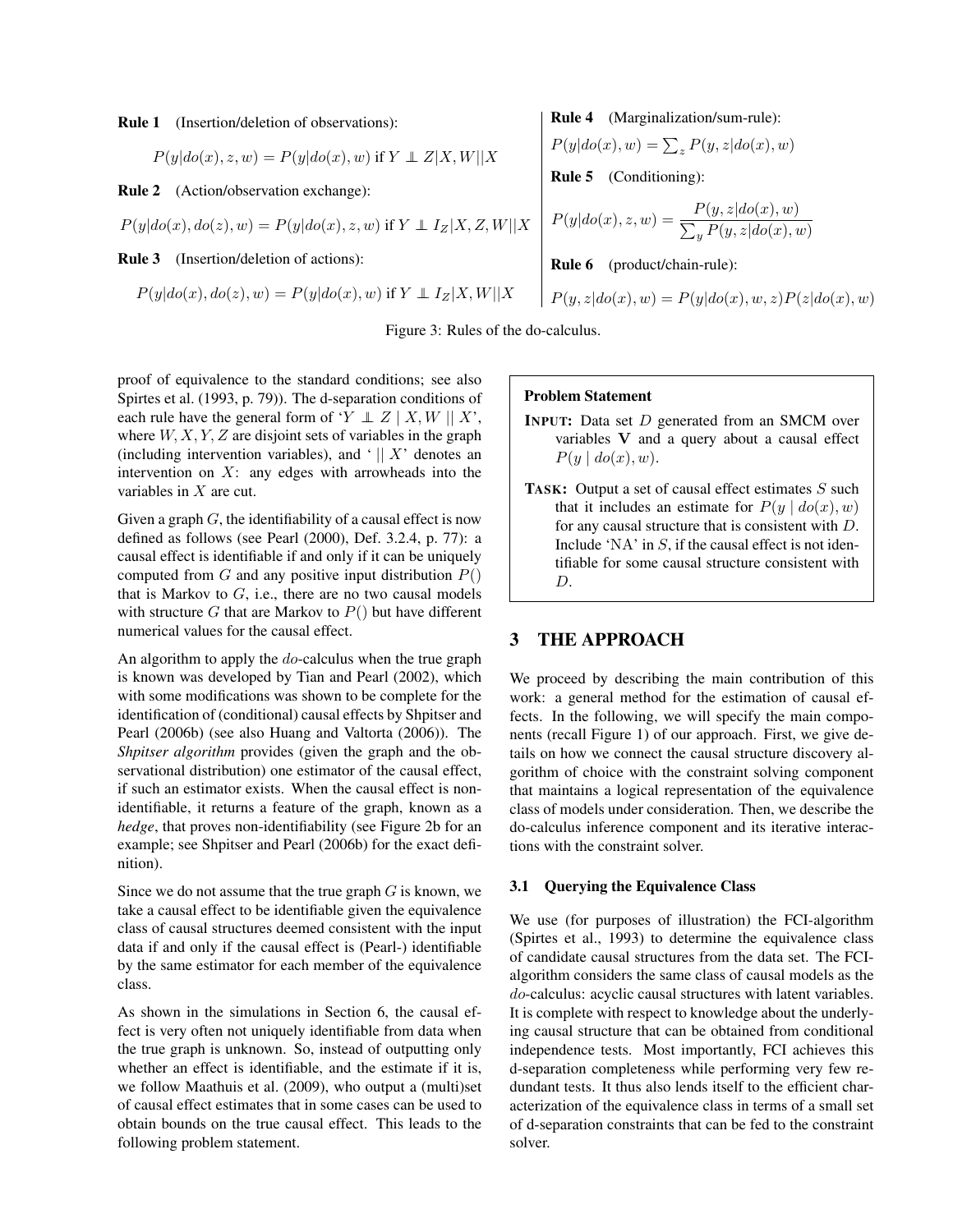#### Algorithm 1 Do-calculus Inference.

Input:  $P(y|do(x), w)$ , an equivalence class E of SMCM graphs.

Initialize the set  $S$  of causal effect estimates as empty.

While  $E$  is nonempty:

Find a graph  $G$  from the equivalence class  $E$ .

Find a formula  $F$  by calling Shpitser's algorithm for graph  $G.$  If the algorithm does not find a formula but returns a hedge  $H$ , restrict eq. class  $E$  not to include  $H$ , add NA to  $S$  and continue the loop from the beginning.

Find a derivation for F by calling Algorithm 2 for graph  $G$ and the input distributions used in  $F$ .

Using F and the (estimated)  $P(V)$ , compute the estimate for the causal effect and add it to S.

Restrict the eq. class  $E$  to not satisfy at least one of the required d-separations in derivation D.

Return a set S of numerical causal effect estimates.

We translate the d-separation constraints of the equivalence class into a logical representation using the ASP-encoding of Hyttinen et al. (2014). We can then query the constraint solver to obtain graphs from the equivalence class or to check whether any graphical conditions, such as dseparations or ancestral relations, apply to all, some or none of the members in the equivalence class, and we can further restrict the equivalence class with additional constraints.

For other settings or different background assumptions, the FCI algorithm can be substituted with any other structure discovery method. If one has reason to think that there are no latent variables, we would recommend using an exact Bayesian search algorithm, or the PC- or GES-algorithms if something more scalable is required (Spirtes et al., 1993; Chickering, 2002). If the causal constraints are to be obtained from heterogeneous data sets, possibly including experimental data or background knowledge, then a search algorithm such as GIES, IOD or a SAT-based procedure may be better (Hauser and Bühlmann, 2012; Tillman and Spirtes, 2011; Triantafillou and Tsamardinos, 2014; Hyttinen et al., 2014). The overall completeness of our method depends in part, of course, on whether the causal discovery method is complete.

#### 3.2 Identifying Causal Effects

Algorithm 1 instantiates the do-calculus inference on a given equivalence class. It queries the constraint solver for a graph G in the equivalence class (one truth-value assignment to the logical formula) and calls Shpitser's algorithm on G to identify the desired causal effect.

If Shpitser's algorithm fails to identify the effect and returns a hedge  $H$ , then the causal effect is non-identifiable for G. Consequently, Algorithm 1 adds 'NA' to the set Algorithm 2 Do-calculus Derivation.

Input:  $P(y|do(x), w)$ , a SMCM graph G, and a set of distributions  $P = \{P_1, \ldots\}.$ 

#### For each  $P_i$  in  $P$ :

Derive the distributions computable from  $P_i$  using the rules of the do-calculus such that:

- The required d-separation conditions are satisfied by G.
- All variables appearing in the derived distributions are ancestors of  $Y \cup W$  (see Shpitser and Pearl (2006a)).
- For an application of the product rule, both required distributions are in P.

Add the new distributions to  $P$  and record the used rules and the required d-separations.

If  $P(y|do(x), w)$  was derived, return the formula, the rules, and the d-separations used on the way.

Return "the effect is not identifiable".

S of causal effect estimates to mark the non-identifiability. In addition, we restrict the equivalence class to not include any graphs that have the hedge  $H$ , as the causal effect is unidentifiable for such graphs as well.

If Shpitser's algorithm returns a formula  $F$ , then the causal effect is identifiable on the basis of the (marginal conditional) distributions  $\{P_1, \ldots\}$  used in F. Algorithm 2 is then called with the causal effect query, the graph  $G$  and the list of distributions  $\{P_1, \ldots\}$  to obtain a 'derivation' for the formula. This derivation specifies the rules of the do-calculus used to derive the formula  $F$  and consequently the set of d-separation constraints  $C$  that warrant the use of this estimate. The numerical estimate is added to S. This estimate is now valid for all graphs that satisfy the d-separation constraints in  $C$ . Then, the equivalence class is again restricted to disregard such graphs by ensuring that at least one of the constraints in  $C$  is no longer satisfied, i.e., we add the negation of the conjunction of constraints in  $C$  to the constraint solver. We repeatedly solve for a new graph G from the restricted equivalence class until the class becomes empty, at which time we have the solution to the Problem Statement. Note that the repeated restrictions of the equivalence class avoid an explicit enumeration of all the members of the equivalence class, allowing for faster operation.

Algorithm 2 implements the search for a valid do-calculus derivation for a formula. We need such a derivation as Shpitser's algorithm does not output the set of d-separations needed for the validity of the formula. Algorithm 2 does an exhaustive breadth-first-search, producing computable distributions that are warranted by the input graph and docalculus. It stops when a derivation for the causal effect is found. The algorithm can be made sufficiently efficient because 1) we only input the distributions that are used in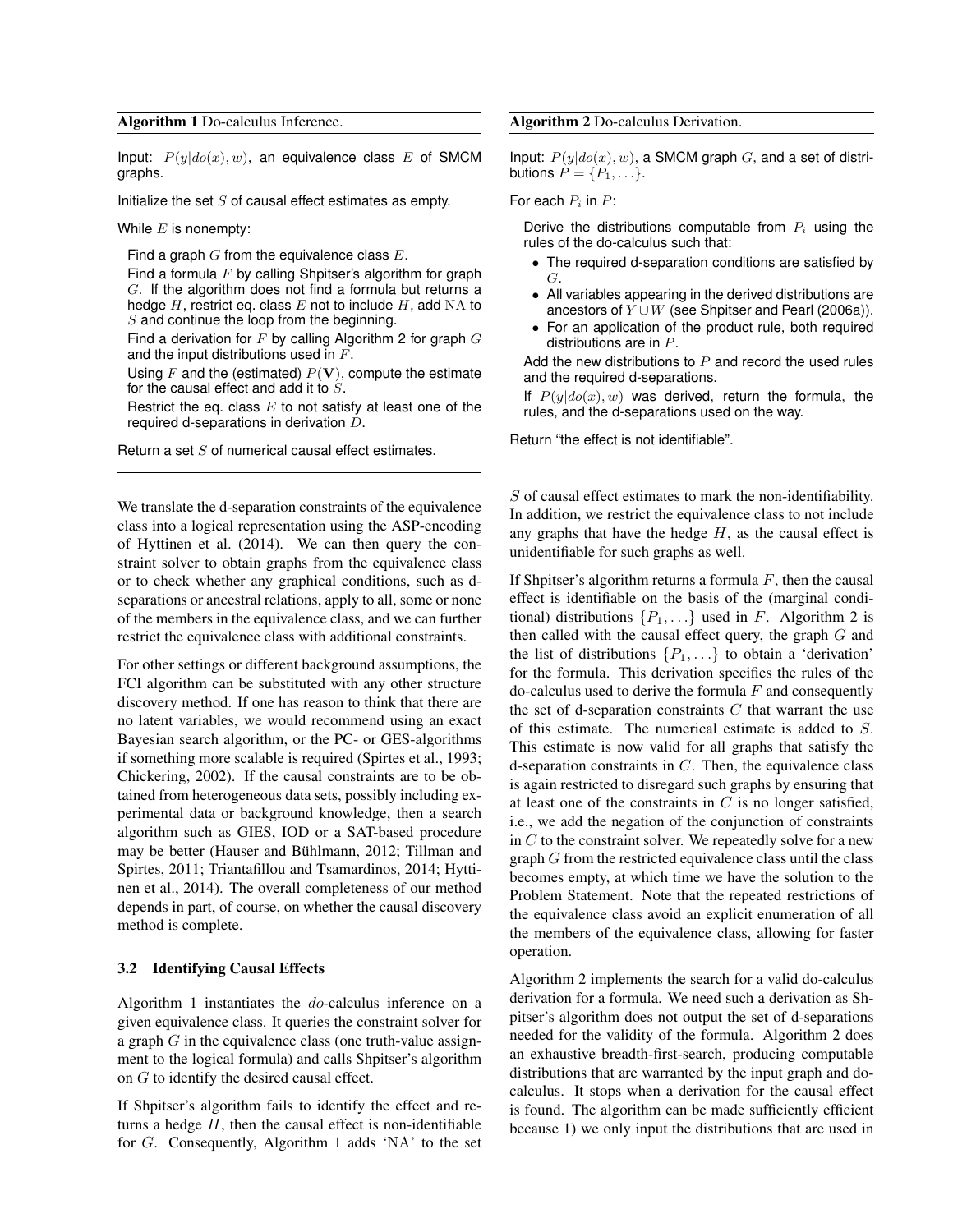the formula given by Shpitser's algorithm, 2) we use the fact that only variables that are ancestors of  $Y \cup W$  can be helpful in determining the causal effect (Shpitser and Pearl, 2006b), and 3) causal structures usually permit the identification of fairly few distributions.

Figure 9 at the end of the paper shows an example run of Algorithm 1 for one particular equivalence class.

## 4 COMPLETENESS RESULTS

The completeness properties of our method are derivative of the completeness properties of the causal discovery algorithm of choice and the do-calculus. Given a complete structure search algorithm, such as FCI, we obtain in the large sample limit the Markov equivalence class of the true causal structure. If the causal effect in this equivalence class is non-identifiable, it is either because one graph in the equivalence class contains a *hedge*, which proves nonidentifiability, or because there are two graphs which have different estimators for the causal effect. Algorithm 1 repeatedly performs the (complete) Shpitser algorithm on members of the equivalence class, each time restricting the equivalence class to graphs for which the discovered derivations of an estimator do not hold. Consequently, its output must eventually identify a graph with a hedge if there is one, since implicitly the entire set of graphs in the equivalence class is enumerated. If no graph with a hedge is found, then Algorithm 1 only terminates once there is a derivation of an estimator of the causal effect for each graph in the equivalence class. A check whether these formulas are the same determines the identifiability. (In the presented version of the algorithms we only output the numerical estimates, but the formulas could easily be added to avoid any formal concern that there could be coincidentally identical numerical values of the causal effect derived from two different estimators.)

We note that the FCI algorithm is not complete with regard to so-called *Verma constraints* that can further restrict the equivalence class of causal structures (Shpitser and Pearl, 2008). We are not aware of any search algorithm that is complete in this regard. However, any specific Verma constraint that may be established for a particular case, can easily be included and the set of estimators our method returns will be complete with regard to that additional constraint.

For settings involving multiple data sets or experimental data sets, there exist d-separation complete structure search algorithms, but it is not known whether the do-calculus is complete for these settings. Certainly, Shpitser's algorithm is restricted to the passive observational distribution. For the restricted experimental settings described in Bareinboim and Pearl (2012), we could replace Shpitser's algorithm with Bareinboim's method in Algorithm 1 and retain completeness, since Bareinboim shows completeness for the identification problem in these so-called "surrogate experiments". In the future, we hope our approach can aid the identification of causal effects from multiple data sets of non-identical populations (Bareinboim and Pearl, 2013).

## 5 RELATED WORK

Building the connection between causal structure discovery and causal effect inference seems essential if one wants to complete the aim of causal learning from data sets to causal effects. We consider it all the more important given that significant parts of the causal literature regard the problem of identifying the causal effect *given* the causal structure as entirely separate from the problem of discovering the causal structure in the first place. For example, the entire literature on algorithms applying the do-calculus assumes — generally without further discussion — that the causal graph is known (Tian and Pearl, 2002; Huang and Valtorta, 2006; Shpitser and Pearl, 2006b; Bareinboim and Pearl, 2012). In the general model space that the do-calculus allows for, the causal structure can hardly ever be uniquely determined from the passive observational distribution or even from the experimental distributions that Bareinboim and Pearl (2012) consider. Still, the algorithms rely on being able to check complicated features of the causal structure. Similarly, the methods of causal structure discovery often remain silent on how exactly one should determine the causal effects given their output equivalence class.<sup>3</sup> There need not be any harm in this division of labor if there is an obvious and satisfactory answer of how to connect the two. We assume that the standard proposal would be to take the equivalence class of causal structures output by a search algorithm, enumerate each member of the equivalence class, and perform the do-calculus algorithm on each member to determine (the identifiability of) the causal effect. Effectively, this is what is done in the IDA-algorithm which returns (multi-sets of) estimates of the causal effects of variables from an equivalence class of causal structures under the assumption that there are no latent variables (Maathuis et al., 2009). However, such an explicit enumeration of the members of an equivalence class can very quickly become unwieldy (see also (Malinsky, 2015)). In our simulations (Section 6) we show that our approach is more efficient than a naive enumeration combined with the do-calculus inference.

Zhang (2008), instead, developed a do-calculus directly for the equivalence classes represented by partial ancestral graphs (PAGs; see also Richardson and Spirtes (2003)). As he explains, the calculus is not complete and no inference algorithm to apply the calculus is given (although Zhang notes that his results could be used to improve on the ear-

<sup>&</sup>lt;sup>3</sup>The same is not true for methods of causal discovery that include a parametric assumption (e.g. linearity, additive noise, non-Gaussianity, etc), since in these cases the identification of the qualitative causal effect generally corresponds to providing a quantitative estimate of it.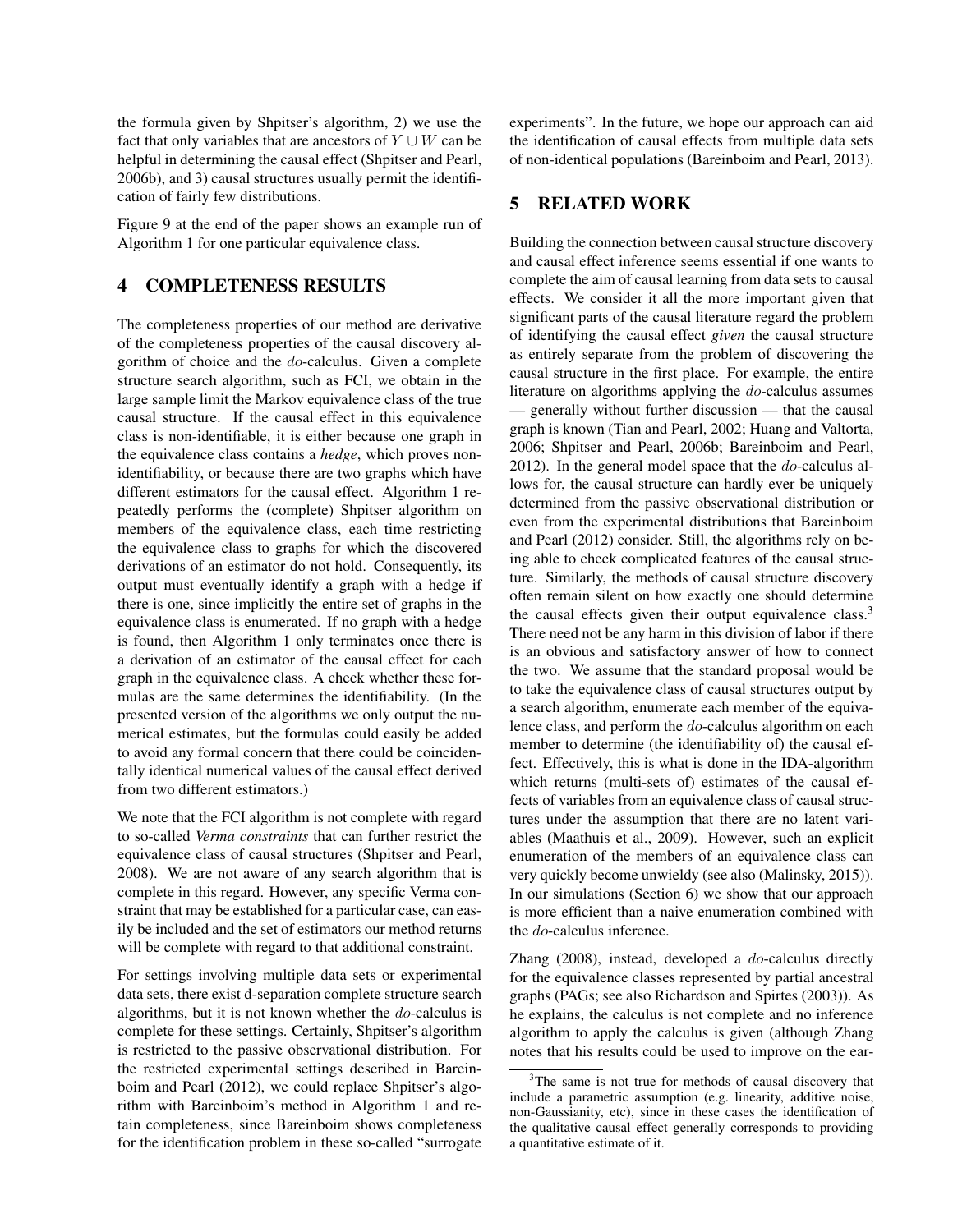

Figure 4: Identifiability of the causal effect  $P(y|do(x))$  over random 5-variable graphs.



Figure 5: Some examples of graph equivalence classes where causal effects can be identified. The circles on the edges can be edge heads or tails (or both), as long as no new unshielded colliders are formed.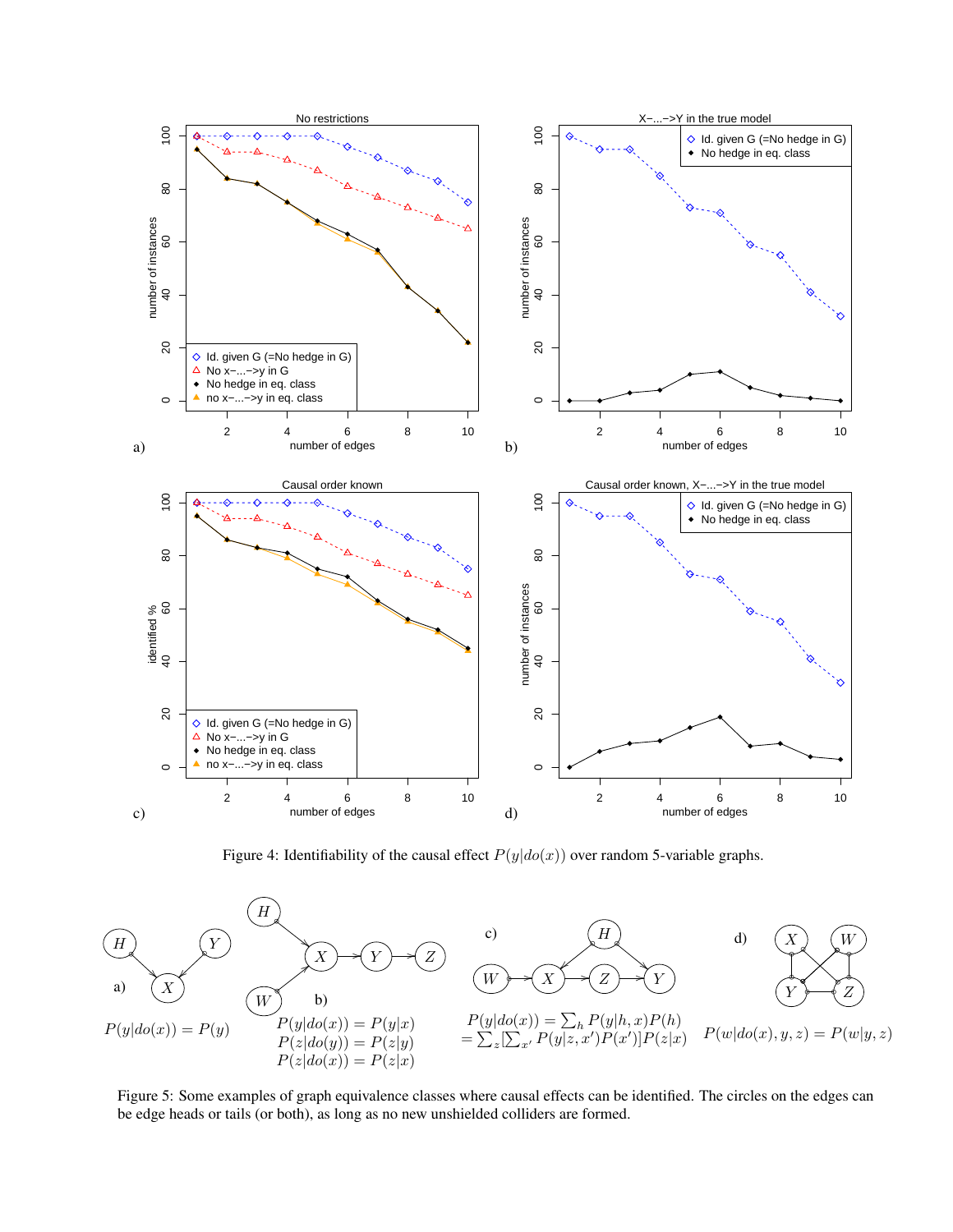lier Prediction Algorithm by Spirtes et al. (1993)). His approach is closely related to ours, with the main difference that we do not restrict ourselves to equivalence classes of SMCMs that are PAGs and that our procedure is complete for his setting.

Also relying on PAGs, Maathuis and Colombo (2015) focus on a subset of Zhang's invariance principles (which themselves are implied by the do-calculus) in order to specify conditions on a PAG that allow for the identification of an *adjustment set*, i.e., a set of variables W that block all so-called "backdoor paths" between  $X$  and  $Y$ , and allow for the causal effect  $P(y | do(x))$  to be estimated using  $P(y \mid w, x)$ . In our approach their "generalized backdoor criterion" corresponds to the simple and intuitive dseparation conditions that are required for the estimation of the causal effect  $(w \perp I_x$  and  $y \perp I_x | x, w)$ . These we can directly query on *any* class of SMCMs, not just on PAGs (or MAGs or DAGs).

More data-driven methods to find adjustment sets have also been developed (De Luna et al., 2011; Entner et al., 2013; VanderWeele and Shpitser, 2011). These do not rely explicitly on a graphical representation of the causal knowledge, but specify independence conditions that can be directly checked in the data. This is a very attractive direction of research, since it cuts out the graph from the inference procedure altogether. However, extant methods rely on a variety of general background assumptions about how the causal variables may be related (e.g. order assumptions) that we do not require. More generally, methods for the identification of adjustment sets obviously do not exhaust the identifiability conditions for causal effects for which the do-calculus was shown to be complete. Most prominently, the so-called "front-door" criterion for identifiability is not considered. Thus, one of the contributions of our method is to enable the full identification power of the  $do$ -calculus in settings when the causal structure is underdetermined.

### 6 SIMULATIONS

These simulations explore the identifiability of the causal effects when the true causal graph is unknown, the scalability of the methods presented in this paper, and, finally, the accuracy of different causal effect estimates when multiple estimators can be calculated. We implemented the algorithms using R with various packages (Tikka, 2014; Kalisch et al., 2012). Following Hyttinen et al. (2014) for the implementation of the constraint solving component, we employed the off-the-shelf state-of-the-art answer set programming (ASP) solver Clingo version 4.4.0, which at its core uses modern SAT solving techniques to perform a complete search for solutions, and at the same time allows for a natural high-level representation of the structural constraints in logical form (Gebser et al., 2011).

Figure 4 compares the identifiability of the basic causal ef-

fect  $P(y|do(x))$  when the graph is known vs. when only its equivalence class is known. Figure 4a shows the number of identified causal effects in random 5-variable graphs without any restrictions, as density increases. When only the equivalence class is known, the causal effect is almost always either trivially identified as X is discovered not to be an ancestor of Y in any member of the equivalence class, or trivially unidentifiable due to a possible hedge in the equivalence class. When the graph is known, a significant number of causal effects are identified even when  $X$  is an ancestor of  $Y$ . This is further highlighted in Figure 4b where X is required to be an ancestor of Y in the true graph. Almost no causal effects are identified when only the equivalence class is known. Only in very rare cases can one orient enough edges to deduce the absence of hedges from the equivalence class. This seems to happen when 4-7 edges are present; additional edges often prevent the determination of the orientation. Figure 4c and 4d consider the same comparison with the modification that the true causal order is known by the causal discovery algorithm, and thus fixed in the equivalence class. A few more effects are identified, but since the fixed causal order does not prevent bidirected edges, the improvement on non-trivial instances is limited in Figure 4d.

Figure 5 shows equivalence classes of graphs for which the causal effect is identified even when the true graph is unknown. In each case, we are able to deduce enough edge orientations to prevent the presence of a hedge, and to fix the orientation of the paths from  $X$  to  $Y$ . Note that Figure 5d shows an example for which the do-calculus formulation of Zhang (2008) over PAGs is incomplete. Our approach is complete here and can hence identify the conditional causal effect.

We also compared the running times of Algorithm 1 against



Figure 6: Algorithm 1 vs. Enumeration approach.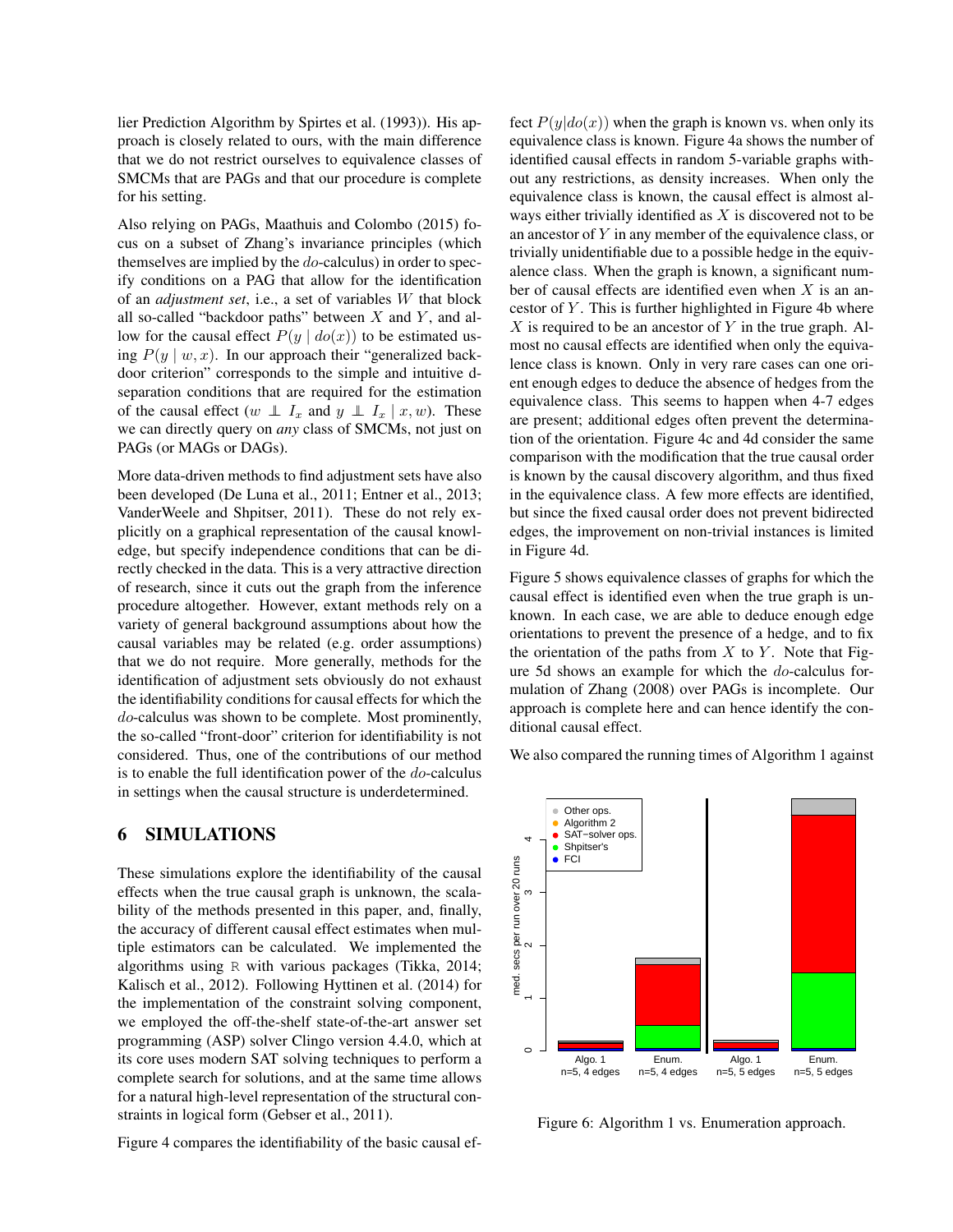trivially enumerating all graphs in the equivalence class and running Shpitser's algorithm on all of them. Figure 6 shows the median times spent by the different parts of the algorithms. Algorithm 1 is much faster. In addition to the time spent on enumerating the whole equivalence class by the ASP constraint solver used here, running Shpitser's algorithm on so many graphs also takes a considerable amount of time.

Figure 7 shows the median of the time spent during the different operations of Algorithm 1 on larger instances. FCI was run using an independence oracle. Algorithm 1 spends the majority of its time finding graphs for which the formulas obtained in previous iteration rounds are not warranted. For some outlier instances not visible in the median here, Algorithm 2 also needs a considerable amount of time when finding the derivation for a particularly complicated formula. Note that we undergo here a rather heavy task of finding estimates for all graphs in the equivalence class. If we were content to just decide whether the effect is identifiable, the total running times would be considerably lower. However, as shown in Figure 4, the results of that kind of an algorithm would be quite uninformative.

Finally, we examined the benefits of finding more estimators for the causal effect using Algorithm 2 in cases where multiple different estimators exist. We drew random parameters for a binary SMCM with the graph in Figure 2. Given the equivalence class (shown in Figure 5c), the causal effect  $P(y|do(x = 0))$  can be calculated from the passively observed distribution  $P(h, w, x, y, z)$  either by the backdoor formula adjusting for  $h$ , or by the front-door formula relative to  $z$  (see Figure 5c). We also estimated the causal effect by directly sampling from the model when  $x$ is surgically fixed to 0. Figure 8 shows the average KLdivergence of the different estimators. The distributions



Figure 7: Time spent by Algorithm 1.



Figure 8: Average KL-divergence for different estimates of  $P(y|do(x))$  for the equivalence class of Figure 2. Median, 33% and 66% quantiles are plotted.

needed for the estimators were estimated directly (with regularization to avoid zero probabilities). In these simulations the front-door estimator seems to offer better accuracy than the backdoor estimator. By intervention we can obtain still higher accuracy than either of the estimates obtained from passively observed data. Shpitser's algorithm gives here only the backdoor formula. This simulation shows that it may be beneficial to consider many estimators of a causal effect instead of using only a single consistent formula.

### 7 CONCLUSION

In this work we explored the possibilities of estimating causal effects from data. We have considerably relaxed the assumption of the known true graph, which has been standard in the literature on the do-calculus. Although causal effects are rarely identified when the true graph is unknown, our approach can still generate informative output in terms of a set of estimates. Unlike other approaches that perform only a limited set of causal effect inferences, our method retains the completeness properties of the used causal discovery algorithm and the do-calculus inference. We hope that the flexible machinery presented in this paper can be used to obtain further graphical criteria for identifiability, and will help in achieving more completeness results.

Acknowledgements This work was supported in part by the Finnish Foundation for Technology Promotion TES (A.H.), and by the Academy of Finland (grants 251170 COIN Centre of Excellence in Computational Inference Research, 276412 and 284591) and Research Funds of the University of Helsinki (M.J.).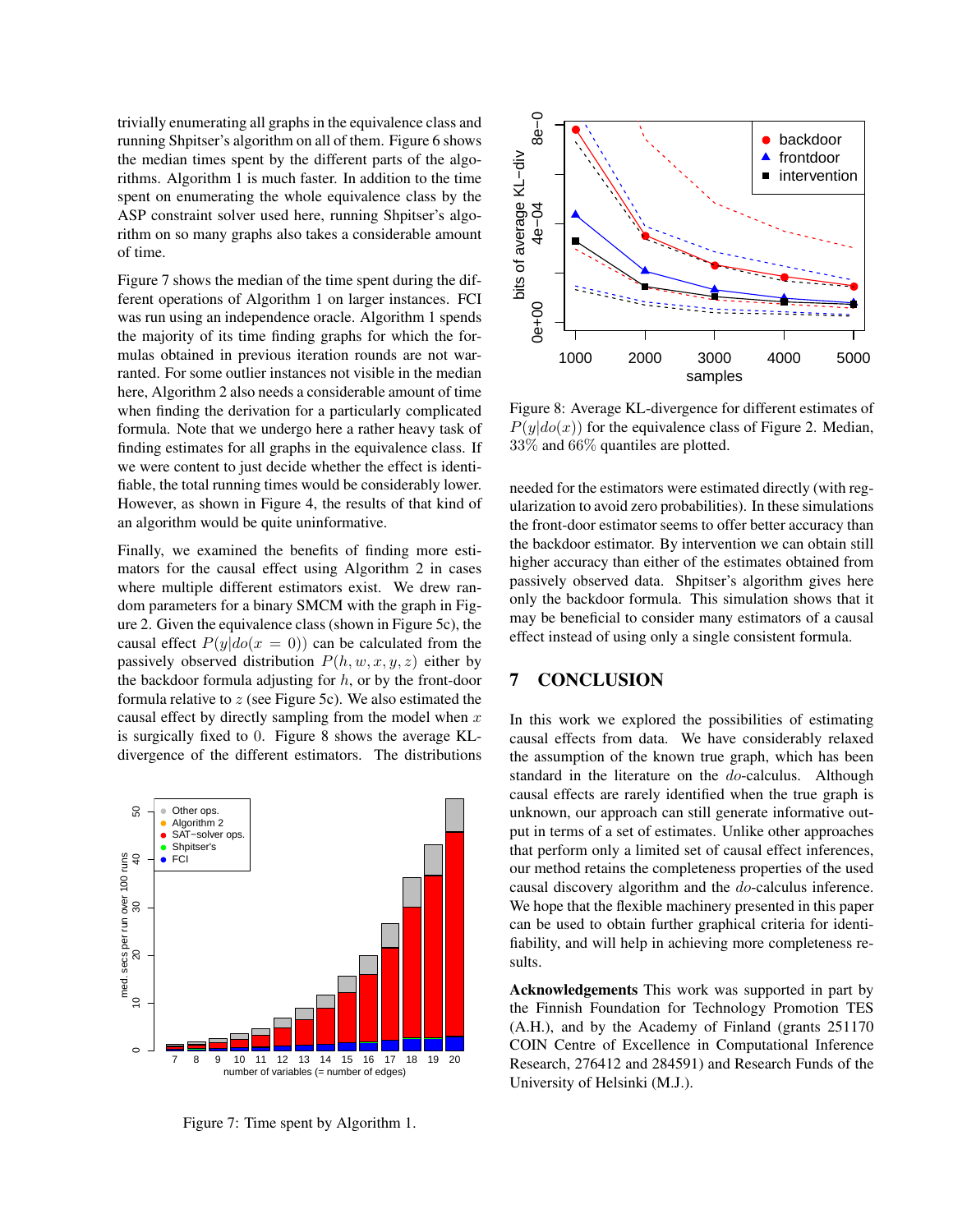

Figure 9: An example run of Algorithm 1 that estimates  $P(y|do(x))$  given the input equivalence class consisting of all SMCM graphs with three variables, no passively observed independencies, and the causal order  $Z < X < Y$ .